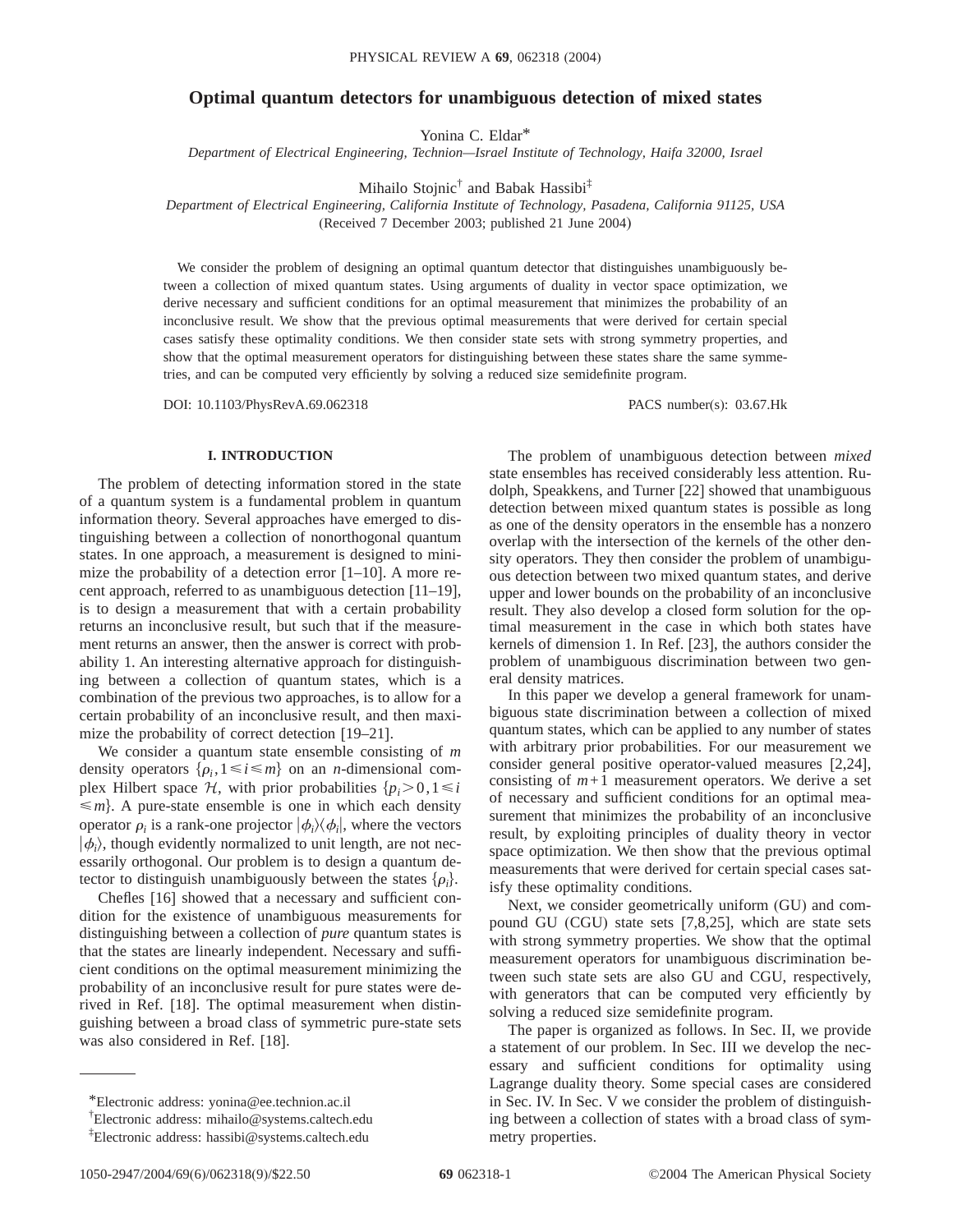# **II. PROBLEM FORMULATION**

Assume that a quantum channel is prepared in a quantum state drawn from a collection of mixed states, represented by density operators  $\{\rho_i, 1 \le i \le m\}$  on an *n*-dimensional complex Hilbert space  $H$ . We assume without loss of generality that the eigenvectors of  $\rho_i, 1 \le i \le m$ , collectively span [33] H.

To detect the state of the system a measurement is constructed comprising  $m+1$  measurement operators  $\{\Pi_i, 0 \leq i\}$  $\leq m$  that satisfy

$$
\sum_{i=0}^{m} \Pi_i = I,\tag{1}
$$

 $\Pi_i \geq 0, 0 \leq i \leq m$ . The measurement operators are constructed so that either the state is correctly detected, or the measurement returns an inconclusive result. Thus, each of the operators  $\Pi_i, 1 \leq i \leq m$  correspond to detection of the corresponding states  $\rho_i, 1 \le i \le m$ , and  $\Pi_0$  corresponds to an inconclusive result.

Given that the state of the system is  $\rho_i$ , the probability of obtaining outcome *i* is  $Tr(\rho_j \Pi_i)$ . Therefore, to ensure that each state is either correctly detected or an inconclusive result is obtained, we must have

$$
\operatorname{Tr}(\rho_j \Pi_i) = \eta_i \delta_{ij}, \ 1 \le i, j \le m,
$$
 (2)

for some  $0 \le \eta_i \le 1$ . Since from Eq. (1),  $\Pi_0 = I - \sum_{i=1}^m \Pi_i$ , Eq. (2) implies that  $Tr(\rho_i \Pi_0) = 1 - \eta_i$ , so that given that the state of the system is  $\rho_i$ , the state is correctly detected with probability  $\eta_i$ , and an inconclusive result is returned with probability  $1 - \eta_i$ .

It was shown in Ref. [16] that for pure-state ensembles consisting of rank-one density operators  $\rho_i = |\phi_i\rangle\langle\phi_i|$ , Eq. (2) can be satisfied if and only if the vectors  $|\phi_i\rangle$  are linearly independent. For mixed states, it was shown in Ref. [22] that Eq. (2) can be satisfied if and only if one of the density operators  $\rho_i$  has a nonzero overlap with the intersection of the kernels of the other density operators. Specifically, denote by  $K_i$  the null space of  $\rho_i$  and let

$$
S_i = \bigcap_{j=1, j \neq i}^m \mathcal{K}_j \tag{3}
$$

denote the intersection of  $K_i$ ,  $1 \le j \le m, j \ne i$ . Then to satisfy Eq. (2) the eigenvectors of  $\Pi_i$  must be contained in  $S_i$  and must not be entirely contained in  $\mathcal{K}_i$ . This implies that  $\mathcal{K}_i$ must not be entirely contained in  $S_i$ . Some examples of mixed states for which unambiguous detection is possible are given in Ref. [22].

If the state  $\rho_i$  is prepared with prior probability  $p_i$ , then the total probability of correctly detecting the state is

$$
P_D = \sum_{i=1}^{m} p_i \text{Tr}(\rho_i \Pi_i). \tag{4}
$$

Our problem therefore is to choose the measurement operators  $\Pi_i$ ,  $0 \le i \le m$  to maximize  $P_D$ , subject to the constraints (1) and

$$
Tr(\rho_j \Pi_i) = 0, \quad 1 \le i, j \le m, \quad i \ne j. \tag{5}
$$

To satisfy Eq. (5),  $\Pi_i$  must lie in  $S_i$  defined by Eq. (3), so that

$$
\Pi_i = P_i \Pi_i P_i, \quad 1 \le i \le m,\tag{6}
$$

where  $P_i$  is the orthogonal projection onto  $S_i$ . Denoting by  $\Theta_i$  an  $n \times r$  matrix whose columns form an arbitrary orthonormal basis for  $S_i$  where  $r = \dim(S_i)$ , we can express  $P_i$  as  $P_i = \Theta_i \Theta_i^*$ . From Eqs. (6) and (1) we then have that

$$
\Pi_i = \Theta_i \Delta_i \Theta_i^*, \quad 1 \le i \le m,
$$
\n(7)

where  $\Delta_i = \Theta_i^* \Pi_i \Theta_i$  is an  $r \times r$  matrix satisfying

$$
\sum_{i=1}^{m} \Theta_{i} \Delta_{i} \Theta_{i}^{*} \le I,
$$
\n(8)

 $\Delta_i \geq 0, 1 \leq i \leq m$ . Therefore, our problem reduces to maximizing

$$
P_D = \sum_{i=1}^{m} p_i \text{Tr}(\rho_i \Theta_i \Delta_i \Theta_i^*), \tag{9}
$$

subject to Eq. (8).

To show that the problem of Eqs. (9) and (8) does not depend on the choice of orthonormal basis  $\Theta_i$ , we note that any orthonormal basis for  $S_i$  can be expressed as the columns of  $\Psi_i$ , where  $\Psi_i = \Theta_i U_i$  for some  $r \times r$  unitary matrix  $U_i$ . Substituting  $\Psi_i$  instead of  $\Theta_i$  in Eqs. (9) and (8), our problem becomes that of maximizing

$$
P_D = \sum_{i=1}^{m} p_i \text{Tr}(\rho_i \Psi_i \Delta_i \Psi_i^*) = \sum_{i=1}^{m} p_i \text{Tr}(\rho_i \Theta_i \Delta_i' \Theta_i^*), \quad (10)
$$

where  $\Delta_i' = U_i \Delta_i U_i^*$ , subject to

$$
\sum_{i=1}^{m} \Psi_i \Delta_i \Psi_i^* = \sum_{i=1}^{m} \Theta_i \Delta_i' \Theta_i^* \le I,
$$
\n(11)

 $\Delta_i \ge 0$ ,  $1 \le i \le m$ . Since  $\Delta_i \ge 0$  if and only if  $\Delta_i' \ge 0$ , the problem of Eqs. (10) and (11) is equivalent to that of Eqs. (9) and (8).

Equipped with the standard operations of addition and multiplication by real numbers, the space  $\beta$  of all Hermitian  $n \times n$  matrices is an *n*<sup>2</sup>-dimensional *real* vector space. As noted in Ref. [22], by choosing an appropriate basis for  $B$ , the problem of maximizing  $P_D$  subject to Eq. (8) can be put in the form of a standard semidefinite programming problem, which is a convex optimization problem; for a detailed treatment of semidefinite programming problems see, e.g., Refs. [26–29]. By exploiting the many well-known algorithms for solving semidefinite programs [29], e.g., interior point methods [26,28,34], the optimal measurement can be computed very efficiently in polynomial time within any desired accuracy.

Using elements of duality theory in vector space optimization, in the following section we derive necessary and sufficient conditions on the measurement operators  $\Pi_i$  $=\Theta_i \Delta_i \Theta_i^*$  to maximize  $P_D$  of Eq. (9) subject to Eq. (8).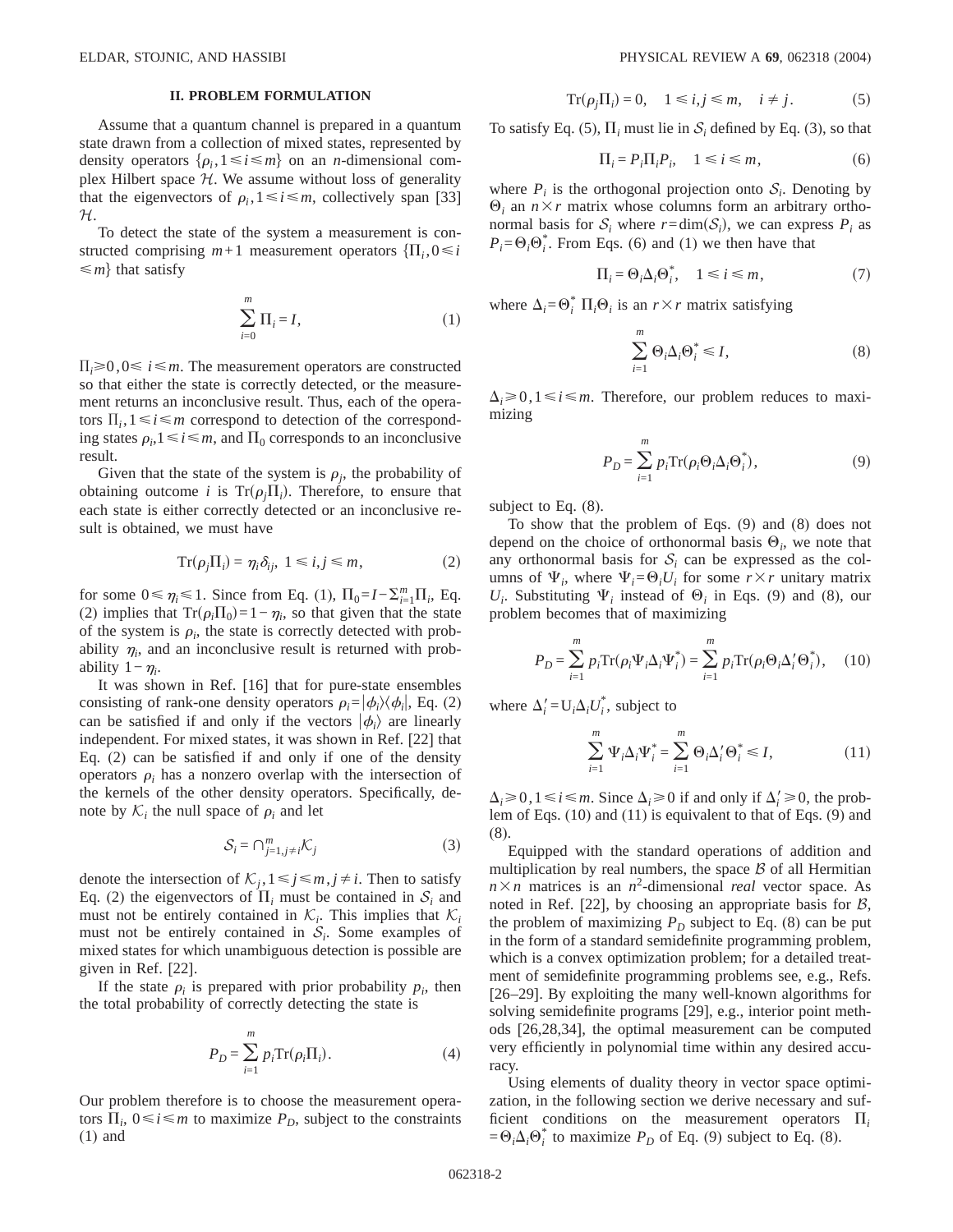# **III. CONDITIONS FOR OPTIMALITY**

#### **A. Dual-problem formulation**

To derive necessary and sufficient conditions for optimality on the matrices  $\Delta_i$  we first derive a dual problem, using Lagrange duality theory [30].

Denote by  $\Lambda$  the set of all ordered sets  $\Pi = \{\Pi_i\}$  $=\Theta_i \Delta_i \Theta_i^* \}^m_{i=1}$  satisfying Eq. (8) and define  $J(\Pi)$  $=\sum_{i=1}^{m} p_i \text{Tr}(\rho_i \Theta_i \Delta_i \Theta_i^*)$ . Then our problem is

$$
\max_{\Pi \in \Lambda} J(\Pi). \tag{12}
$$

We refer to this problem as the primal problem, and to any  $\Pi \in \Lambda$  as a primal feasible point. The optimal value of  $J(\Pi)$ is denoted by  $\hat{J}$ .

To develop the dual problem associated with Eq. (12) we first compute the Lagrange dual function, which is given by

$$
= \min_{\Delta_i \ge 0} \left\{ -\sum_{i=1}^m p_i \text{Tr}(\rho_i \Theta_i \Delta_i \Theta_1^*) + \text{Tr} \left[ Z \left( \sum_{i=1}^m \Theta_i \Delta_i \Theta_i^* - I \right) \right] \right\}
$$
  

$$
= \min_{\Delta_i \ge 0} \left\{ \sum_{i=1}^m \text{Tr}[\Delta_i \Theta_i^*(Z - p_i \rho_i) \Theta_i] - \text{Tr}(Z) \right\},
$$
(13)

where  $Z \ge 0$  is the Lagrange dual variable. Since  $\Delta_i \ge 0$ ,  $1 \le i \le m$ , we have that  $Tr(\Delta_i X) \ge 0$  for any *X*≥0. If *X* is not positive semidefinite, then we can always choose  $\Delta_i$  such that  $Tr(\Delta_i X)$  is unbounded below. Therefore,

$$
g(Z) = \begin{cases} -\operatorname{Tr}(Z), & A_i \ge 0, 1 \le i \le m, Z \ge 0 \\ -\infty, & \text{otherwise,} \end{cases}
$$
 (14)

where

 $g(Z)$ 

$$
A_i = \Theta_i^*(Z - p_i \rho_i) \Theta_i, \quad 1 \le i \le m. \tag{15}
$$

It follows that the dual problem associated with Eq. (12) is

$$
\min_{z} \operatorname{Tr}(Z) \tag{16}
$$

subject to

$$
\Theta_i^*(Z - p_i \rho_i) \Theta_i \ge 0, \quad 1 \le i \le m,
$$
  

$$
Z \ge 0.
$$
 (17)

Denoting by  $\Gamma$  the set of all Hermitian operators  $Z$  such that  $\Theta_1^*(Z - p_i \rho_i) \Theta_i$ ≥ 0,1 ≤ *i* ≤ *m*, and *Z* ≥ 0, and defining *T*(*Z*)  $=Tr(Z)$ , the dual problem can be written as

$$
\min_{Z \in \Gamma} T(Z). \tag{18}
$$

We refer to any  $Z \in \Gamma$  as a dual feasible point. The optimal value of  $T(Z)$  is denoted by  $\hat{T}$ .

#### **B. Optimality conditions**

We can immediately verify that both the primal and the dual problem are strictly feasible. Therefore, their optimal values are attainable and the duality gap is zero [29], i.e.,

$$
\hat{J} = \hat{T}.\tag{19}
$$

In addition, for any  $\Pi = {\{\Pi_i = \Theta_i \Delta_i \Theta_i^* \}_{i=1}^m \in \Lambda}$ , and  $Z \in \Gamma$ ,

$$
T(Z) - J(\Pi) = \text{Tr}\left(\sum_{i=1}^{m} \Theta_i \Delta_i \Theta_i^*(Z - p_i \rho_i) + \Pi_0 Z\right) \ge 0,
$$
\n(20)

where  $\Pi_0 = I - \sum_{i=1}^m \Theta_i \Delta_i \Theta_1^* \ge 0$ . Note that Eq. (20) can be used to develop an upper bound on the optimal probability of correct detection  $\hat{J}$ . Indeed, since for any  $Z \in \Gamma$ ,  $T(Z)$  $\geq J(\Pi)$ , we have that  $\hat{J} \leq T(Z)$  for any dual feasible *Z*.

Now, let  $\hat{\Pi}_i = \Theta_i \hat{\Delta}_i \Theta_i^*$ ,  $1 \le i \le m$  and  $\hat{\Pi}_0 = I - \sum_{i=1}^m \hat{\Pi}_i$  denote the optimal measurement operators that maximize Eq. (9) subject to Eq. (8), and let  $\hat{Z}$  denote the optimal  $Z$  that minimizes Eq. (16) subject to Eq. (17). From Eqs. (19) and (20) we conclude that

$$
\operatorname{Tr}\left(\sum_{i=1}^{m} \hat{\Pi}_{i} \Theta_{i}^{*} (\hat{Z} - p_{i} \rho_{i}) \Theta_{i} + \hat{\Pi}_{0} \hat{Z}\right) = 0. \tag{21}
$$

Since  $\hat{\Delta}_i \ge 0$ ,  $\hat{Z} \ge 0$ , and  $\Theta_i^*(\hat{Z} - p_i \rho_i) \Theta_i \ge 0$ ,  $1 \le i \le m$ , Eq. (21) is satisfied if and only if

$$
\hat{Z}\hat{\Pi}_0 = 0,\t(22)
$$

$$
\Theta_i^*(\hat{Z} - p_i \rho_i) \Theta_i \hat{\Delta}_i = 0, \quad 1 \le i \le m. \tag{23}
$$

Once we find the optimal  $\hat{Z}$  that minimizes the dual problem (16), the constraints (22) and (23) are necessary and sufficient conditions on the optimal measurement operators  $\hat{\Pi}_i$ . We have already seen that these conditions are necessary. To show that they are sufficient, we note that if a set of feasible measurement operators  $\Pi_i$  satisfies Eqs. (22) and (23), then  $\text{Tr}[\sum_{i=1}^{m} \hat{\Delta}_i \Theta_i^* (\hat{Z} - p_i \rho_i) \Theta_i + \hat{\Pi}_0 \hat{Z} = 0$  so that from Eq.  $(20), J(\hat{\Pi}) = T(\hat{Z}) = \hat{J}.$ 

We summarize our results in the following theorem.

*Theorem 1*. Let  $\{\rho_{i,1} \leq i \leq m\}$  denote a set of density operators with prior probabilities  $\{p_i > 0, 1 \le i \le m\}$ , and let  $\{\Theta_i, 1 \le i \le m\}$  denote a set of matrices such that the columns of  $\Theta_i$  form on orthonormal basis for  $S_i = \bigcap_{j=1, j\neq i}^m \mathcal{K}_j$ , where  $\mathcal{K}_i$ the null space of  $\rho_i$ . Let  $\Lambda$  denote the set of all ordered sets of Hermitian measurement operators  $\Pi = {\Pi_i}_{i=0}^m$  that satisfy  $\Pi_i$  $\geq 0$ ,  $\sum_{i=0}^{m} \prod_{i=1}^{n} I_i$ , and  $\text{Tr}(\rho_j \Pi_i) = 0$ ,  $1 \leq i \leq m$ ,  $i \neq j$  and let  $\Gamma$  denote the set of Hermitian matrices *Z* such that  $Z \ge 0$ ,  $\Theta_1^*(Z)$  $-p_i \rho_i$ ) $\Theta_i$ , 1 ≤ *i* ≤ *m*. Consider the problem max  $\prod_{\alpha \in \Lambda} J(\Pi)$  and the dual problem min  $_{Z \in \Gamma} T(Z)$ , where  $J(\Pi) = \sum_{i=1}^{m} p_i \text{Tr}(\rho_i \Pi_i)$ and  $T(Z) = Tr(Z)$ . Then we have the following.

(1) For any  $Z \in \Gamma$  and  $\Pi \in \Lambda$ ,  $T(Z) \ge J(\Pi)$ .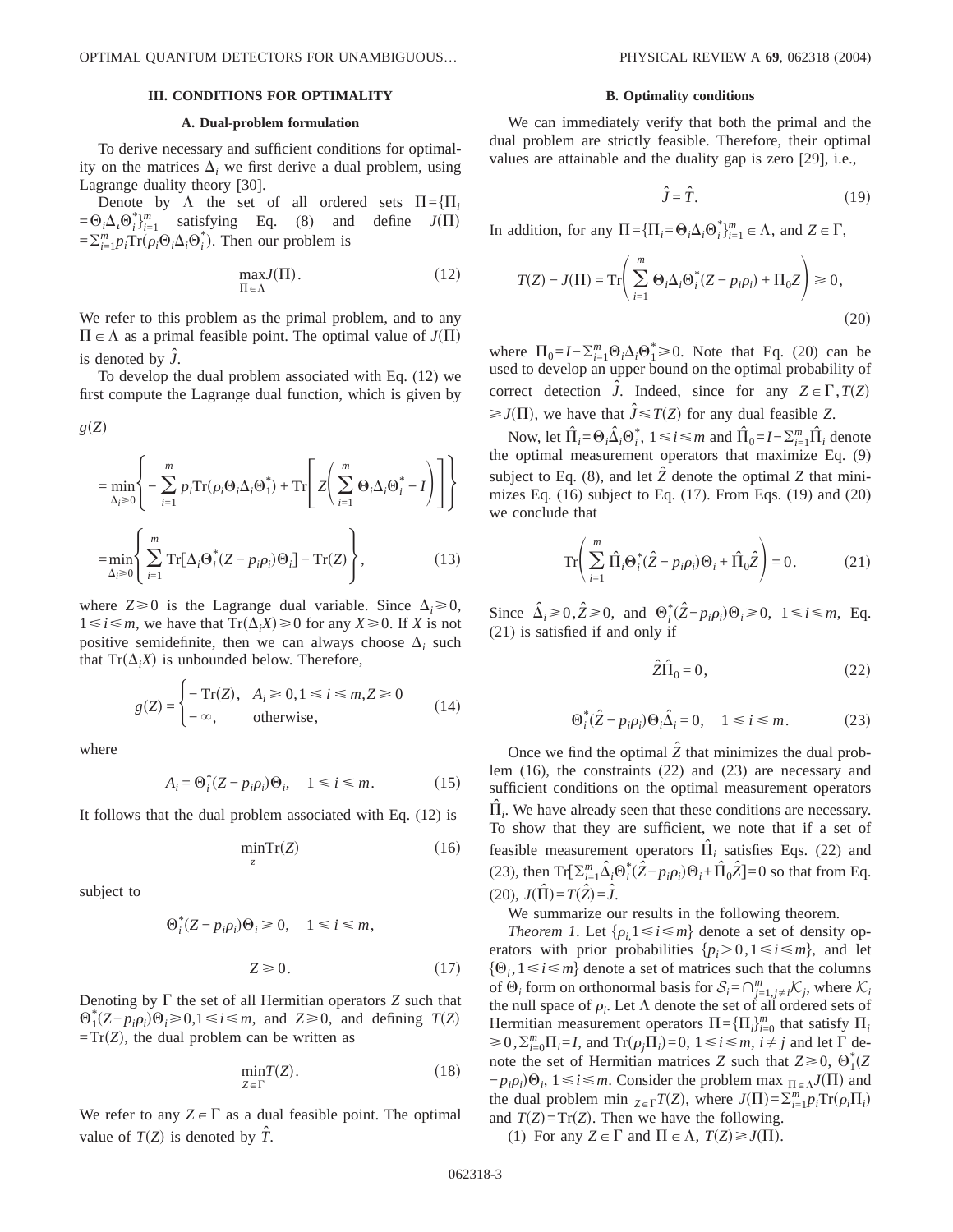(2) There is an optimal  $\Pi$ , denoted  $\hat{\Pi}$ , such that  $\hat{J}$  $=J(\hat{\Pi}) \ge J(\Pi)$  for any  $\Pi \in \Lambda$ .

(3) There is an optimal *Z*, denoted  $\hat{Z}$  and such that  $\hat{T}$  $=T(\hat{Z}) \leq T(Z)$  for any  $Z \in \Gamma$ .

 $(4) \quad \hat{T} = \hat{J}.$ 

(5) Necessary and sufficient conditions on the optimal measurement operators  $\hat{\Pi}_i$  are that there exists a  $Z \in \Gamma$  such that

$$
Z\hat{\Pi}_0 = 0,\t(24)
$$

$$
\Theta_i^*(Z - p_i \rho) \Theta_i \hat{\Delta}_i = 0, \quad 1 \le i \le m,
$$
 (25)

where  $\hat{\Pi}_i = \Theta_i \hat{\Delta} \Theta_i^*$ ,  $1 \le i \le m$ , and  $\hat{\Delta}_i \ge 0$ .

(6) Given  $\hat{Z}$ , necessary and sufficient conditions on the optimal measurement operators  $\Pi_i$  are

$$
\hat{Z}\hat{\Pi}_0 = 0,\t(26)
$$

$$
\Theta_i^*(\hat{Z} - p_i \rho_i) \Theta_i \hat{\Delta}_i = 0, \quad 1 \le i \le m. \tag{27}
$$

Although the necessary and sufficient conditions of Theorem 1 are hard to solve, they can be used to verify a solution and to gain some insight into the optimal measurement operators. In the following section we show that the previous optimal measurements that were derived in the literature for certain special cases satisfy these optimality conditions.

### **IV. SPECIAL CASES**

We now consider two special cases that were addressed in Ref. [22], for which a closed form solution exists. In Sec. IV A we consider the case in which the spaces  $S_i$  defined by Eq. (3) are orthogonal, and in Sec. IV B we consider the problem of distinguishing unambiguously between two density operators with  $\dim(\mathcal{S}_i) = 1, 1 \le i \le 2$ .

#### **A. Orthogonal null spaces** *S<sup>i</sup>*

The first case we consider is the case in which the null spaces  $S_i$  are orthogonal, so that

$$
P_i P_j = \delta_{ij}, \quad 1 \le i, j \le m,
$$
\n<sup>(28)</sup>

where  $P_i$  is an orthogonal projection onto  $S_i$ . It was shown in Ref. [22] that in this case the optimal measurement operators are

$$
\hat{\Pi}_i = P_i = \Theta_i \Theta_i^*, \quad 1 \le i \le m. \tag{29}
$$

In Appendix A we show that the optimal solution of the dual problem can be expressed as

$$
\hat{Z} = \sum_{i=1}^{m} p_i P_i \rho_i P_i. \tag{30}
$$

It can easily be shown that  $\hat{Z}$  and  $\hat{\Pi}_i$  of Eqs. (30) and (29) satisfy the optimality conditions of Theorem 1.

#### **B. Null spaces of dimension 1**

We now consider the case of distinguishing between two density operators  $\rho_1$  and  $\rho_2$ , where  $S_1$  and  $S_2$  both have dimension equal to 1. In this case, as we show in Appendix B, the optimal dual solution is

$$
\hat{Z} = \begin{cases}\nd_1 P_1, & d_2 - d_1 |f|^2 \le 0 \\
d_2 P_2, & d_1 - d_2 |f|^2 \le 0 \\
d_2(\Theta_2 + s\Theta_2^{\perp})(\Theta_2 + s\Theta_2^{\perp})^*, & \text{otherwise,} \n\end{cases}
$$
(31)

where  $P_i$  is an orthogonal projection onto  $S_i$ ,  $\Theta_2^{\perp}$  is a unit norm vector in the span of  $\Theta_1$  and  $\Theta_2$  such that  $\Theta_2^* \Theta_2^{\perp} = 0$ , and

$$
d_i = p_i \Theta_i^* p_i \Theta_i, \quad 1 \le i \le 2,
$$
  

$$
s = \frac{f^*}{e^*} \left( \sqrt{\frac{d_i}{d_2 |f|^2}} - 1 \right),
$$
  

$$
f = \Theta_2^* \Theta_1,
$$
  

$$
e = (\Theta_2^{\perp})^* \Theta_1.
$$
 (32)

The optimal measurement operators for this case were developed in Ref. [22], and can be written as

$$
\left\{\hat{\Pi}_i\right\}_{i=1}^2 = \begin{cases} \hat{\Pi}_1 = P_1, \hat{\Pi}_2 = 0, & d_2 - d_1 |f|^2 \le 0\\ \hat{\Pi}_1 = 0, \hat{\Pi}_2 = P_2, & d_1 - d_2 |f|^2 \le 0\\ \hat{\Pi}_1 = \alpha_1 P_1, \hat{\Pi}_2 = \alpha_2 P_2, & \text{otherwise,} \end{cases}
$$
(33)

where

$$
\alpha_1 = \frac{1 - \sqrt{\frac{d_2 |f|^2}{d_1}}}{1 - |f|^2},
$$

$$
\alpha_2 = \frac{1 - \sqrt{\frac{d_1 |f|^2}{d_2}}}{1 - |f|^2}.
$$
(34)

We now show that  $\hat{Z}$  and  $\hat{\Pi}$  of Eqs. (31) and (33) satisfy the optimality conditions of Theorem 1. To this end we note that from Eq. (33),

$$
\left\{\hat{\Delta}_i\right\}_{i=1}^2 = \begin{cases} \hat{\Delta}_1 = 1, \hat{\Delta}_2 = 0, & d_2 - d_1 | f |^2 \le 0 \\ \hat{\Delta}_1 = 0, \hat{\Delta}_2 = 1, & d_1 - d_2 | f |^2 \le 0 \\ \hat{\Delta}_1 = \alpha_1, \hat{\Delta}_2 = \alpha_2, & \text{otherwise.} \end{cases}
$$
(35)

From Eqs. (31)–(35) we have that if  $d_2 - d_1 |f|^2 \le 0$ , then

$$
\Theta_1^*(\hat{Z} - p_1 \rho_1) \Theta_1 \hat{\Delta}_1 = d_1 - \Theta_1^* p_1 \rho_1 \Theta_1 = 0,
$$
  

$$
\Theta_2^*(\hat{Z} - p_2 \rho_2) \Theta_2 \hat{\Delta}_2 = 0,
$$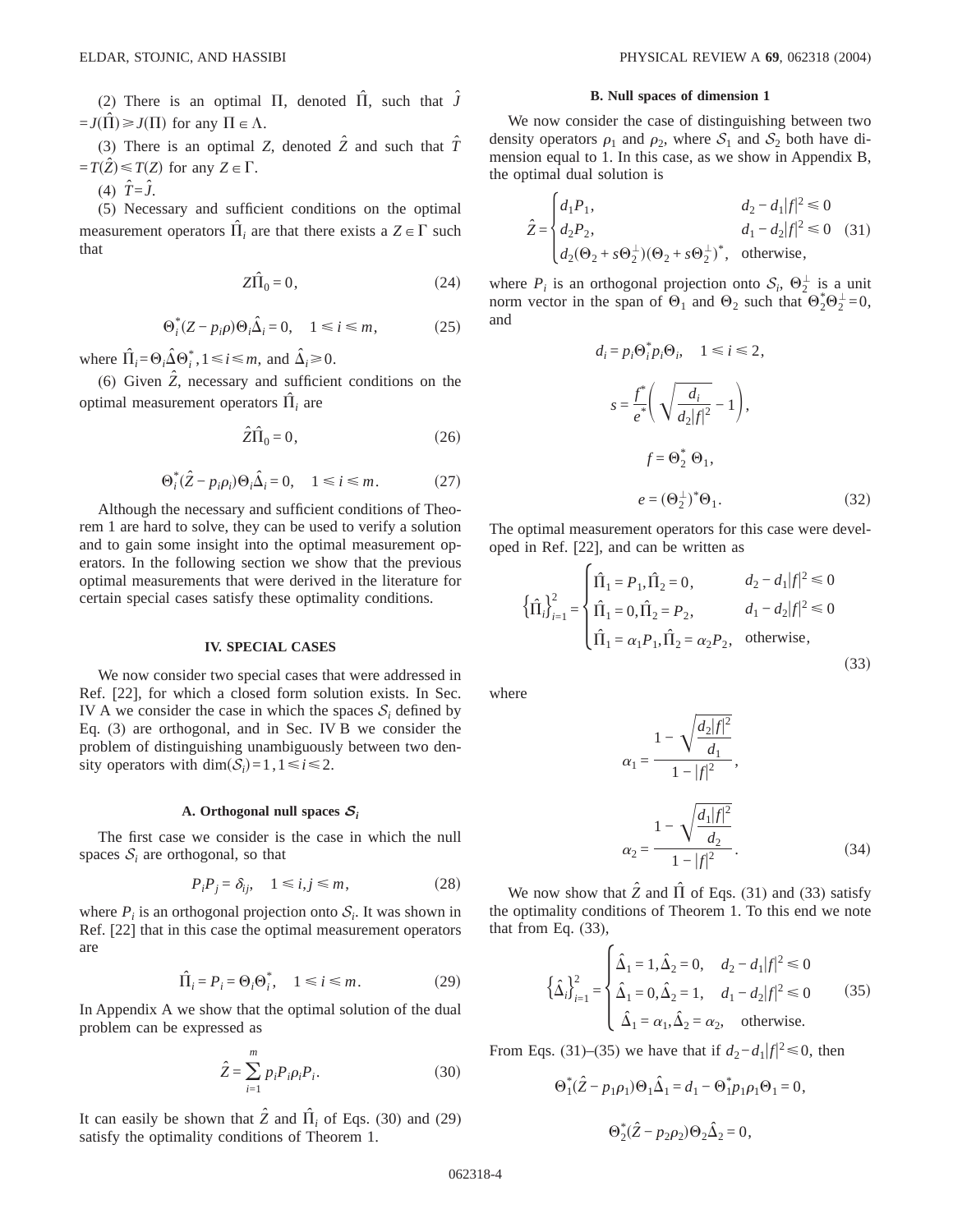$$
\hat{Z}\hat{\Pi}_0 = \hat{Z}(I - \hat{\Pi}_1) = d_1\Theta_1\Theta_1^* - d_1\Theta_1\Theta_1^* = 0.
$$
 (36)

Similarly, if  $d_1-d_2|f|^2 \le 0$ , then

$$
\Theta_1^*(\hat{Z} - p_1\rho_1)\Theta_1\hat{\Delta}_1 = 0,
$$
  

$$
\Theta_2^*(\hat{Z} - p_2\rho_2)\Theta_2\hat{\Delta}_2 = d_2 - \Theta_2^*p_2\rho_2\Theta_2 = 0,
$$

$$
\hat{Z}\hat{\Pi}_0 = \hat{Z}(I - \hat{\Pi}_2) = d_2\Theta_2\Theta_2^* - d_2\Theta_2\Theta_2^* = 0.
$$
 (37)

Finally, if neither of the conditions  $d_1-d_2|f|^2 \le 0$ ,  $d_2-d_1|f|^2$  $\leq 0$  hold, then

$$
\Theta_{1}^{*}(\hat{Z} - p_{1}\rho_{1}\Theta_{1}\hat{\Delta}_{1}) = [d_{2}(f^{*} + e^{*}s)(f^{*} + e^{*}s)^{*} - d_{1}] \frac{1 - \sqrt{\frac{d_{2}|f|^{2}}{d_{1}}}}{1 - |f|^{2}}
$$
  
\n
$$
= \left[ d_{2}|f|^{2} \left( \sqrt{\frac{d_{1}}{d_{2}|f|^{2}}} \right)^{2} - d_{1} \right] \frac{1 - \sqrt{\frac{d_{2}|f|^{2}}{d_{1}}}}{1 - |f|^{2}}
$$
  
\n= 0, (38)

$$
\Theta_2^*(\hat{Z} - p_2 \rho_2) \Theta_2 \hat{\Delta}_2 = (\Theta_2^* \hat{Z} \Theta_2 - d_2) \frac{1}{1 - |f|^2} = 0, \quad (39)
$$

and

$$
\hat{Z}\hat{\Pi}_0 = \hat{Z} - \hat{Z}\hat{\Pi}_1 - \hat{Z}\hat{\Pi}_2 = \hat{Z} - \hat{\Delta}_1\hat{Z}\Theta_1\Theta_1^* - \hat{\Delta}_2\hat{Z}\Theta_2\Theta_2^*.
$$
\n(40)

To show that  $2\hat{\Pi}_0 = 0$ , we note that

$$
\hat{Z}\Theta_1\Theta_1^* = d_2(|f|^2 + s^*ef^*)\Theta_2\Theta_2^* + d_2(s|f|^2 + ss^*ef^*)\Theta_2^+ \Theta_2^*
$$
  
+ 
$$
d_2(e^*f + s^*|e|^2)\Theta_2\Theta_2^{+*} + d_2(se^*f + ss^*|e|^2)\Theta_2^+ \Theta_2^{+*},
$$
  
(41)

and

$$
\hat{Z}\Theta_2\Theta_2^* = d_2\Theta_2\Theta_2^* + d_2s\Theta_2^{\perp}\Theta_2^*.
$$
 (42)

Substituting Eqs.  $(41)$  and  $(42)$  into Eq.  $(40)$ , and after some algebraic manipulations, we have that

$$
\hat{Z}\hat{\Pi}_0 = \hat{Z} - \hat{\Delta}_1 \hat{Z} \Theta_1 \Theta_1^* - \hat{\Delta}_2 \hat{Z} \Theta_2 \Theta_2^* = 0.
$$
 (43)

Combining Eqs.  $(36)$ – $(43)$  we conclude that the optimal measurement operators of Eq. (22) satisfy the optimality conditions of Theorem 1.

### V. OPTIMAL DETECTION OF SYMMETRIC STATES

We now consider the case in which the quantum state ensemble has symmetry properties referred to as GU and GCU. These symmetry properties are quite general, and include many cases of practical interest.

Under a variety of different optimality criteria the optimal measurement for distinguishing between GU and CGU state sets was shown to be GU and CGU, respectively [7,8,18,19]. In particular, it was shown in Ref. [18] that the optimal measurement for unambiguous detection between linearly independent GU and CGU pure states is GU and CGU, respectively. We now generalize this result to unambiguous detection of mixed GU and CGU state sets.

#### **VI. GU STATE SETS**

A GU state set is defined as a set of density operators  $\{\rho_i, 1 \le i \le m\}$  such that  $\rho_i = U_i \rho U_i^*$  where  $\rho$  is an arbitrary generating operator and the matrices  $\{U_i, 1 \le i \le m\}$  are unitary and form an Abelian group  $G$  [8,31]. For concreteness, we assume that  $U_1 = I$ .

The group  $G$  is the *generating group* of  $S$ . For consistency with the symmetry of  $S$ , we will assume equiprobable prior probabilities on  $S$ .

As we now show, the optimal measurement operators that maximize the probability of correct detection when distinguishing unambiguously between the density operators of a GU state set are also GU with the same generating group. The corresponding generator can be computed very efficiently in polynomial time.

Suppose that the optimal measurement operators that maximize

$$
J(\{\Pi_i\}) = \sum_{i=1}^{m} \operatorname{Tr}(\rho_i \Pi_i)
$$
 (44)

subject to Eqs. (8) and (5) are  $\hat{\Pi}_i$ , and let  $\hat{J} = J(\{\hat{\Pi}_i\})$  $=\sum_{i=1}^m Tr(\rho_i \hat{\Pi}_i)$ . Let  $r(j,i)$  be the mapping from  $\mathcal{I} \times \mathcal{I}$  to  $\mathcal{I}$ with  $\mathcal{I} = \{1, ..., m\}$ , defined by  $r(j, i) = k$  if  $U_j^* U_i = U_k$ . Then the measurement operators  $\hat{\Pi}_i^{(j)} = U_i \hat{\Pi}_{r(i,i)} U_i^*$  and  $\hat{\Pi}_0^{(j)} = I$  $-\sum_{i=1}^{m} \hat{\Pi}_{i}^{(j)}$  for any  $1 \leq j \leq m$  are also optimal. Indeed, since  $\hat{\Pi}_i \geq 0, 1 \leq i \leq m$  and  $\sum_{i=1}^m \hat{\Pi}_i \leq I, \hat{\Pi}_i^{(j)} \geq 0, 1 \leq i \leq m$  and

$$
\sum_{i=1}^{m} \hat{\Pi}_{i}^{(j)} = U_{j} \left( \sum_{i=1}^{m} \hat{\Pi}_{i} \right) U_{j}^{*} \leq U_{j} U_{j}^{*} = I.
$$
 (45)

Using the fact that  $\rho_i = U_i \rho U_i^*$  for some generator  $\rho$ ,

$$
U(\{\hat{\Pi}_i^{(j)}\}) = \sum_{i=1}^m \operatorname{Tr}(\rho U_j^* U_j \hat{\Pi}_{r(j,i)} U_j^* U_i)
$$
  
\n
$$
= \sum_{k=1}^m \operatorname{Tr}(\rho U_k^* \hat{\Pi}_k U_k)
$$
  
\n
$$
= \sum_{i=1}^m \operatorname{Tr}(\rho_i \hat{\Pi}_i)
$$
  
\n
$$
= \hat{J}.
$$
 (46)

Finally, for  $l \neq i$ ,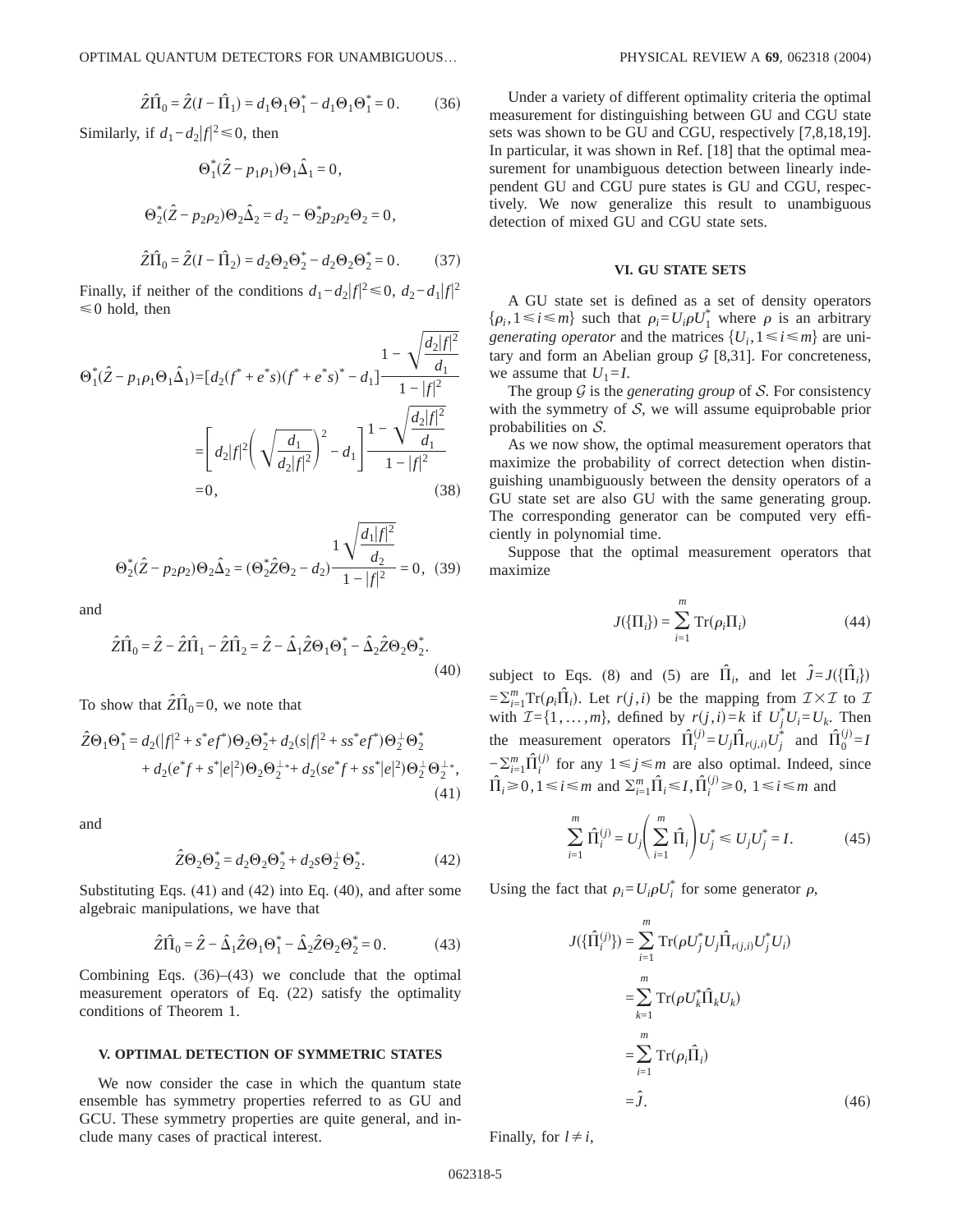$$
\operatorname{Tr}(\rho_l \hat{\Pi}_i^{(j)}) = \operatorname{Tr}(U_l \rho U_l^* U_j \hat{\Pi}_{r(j,i)} U_j^*)
$$
  
\n
$$
= \operatorname{Tr}(U_s \rho U_s^* \hat{\Pi}_{r(j,i)})
$$
  
\n
$$
= \operatorname{Tr}(\rho_s \hat{\Pi}_k)
$$
  
\n
$$
= 0, \tag{47}
$$

where  $U_s = U_j^* U_l$  and  $U_k = U_j^* U_i$  and the last equality follows from the fact that since  $l \neq i$ ,  $s \neq k$ .

It was shown in Refs. [8,19] that if the measurement operators  $\hat{\Pi}^{(j)}_i$  are optimal for any *j*, then  $\{\overline{\Pi}_i\}$  $=(1/m)\sum_{j=1}^{m} \hat{\Pi}_{i}^{(j)}$  $\lim_{i}$ , 1 ≤ *i* ≤ *m*} and  $\overline{\Pi}_0 = I - \sum_{i=1}^{m} \overline{\Pi}_i$  are also optimal. Furthermore,  $\overline{\Pi}_i = U_i \overline{\hat{\Pi}} U_i^*$  where  $\hat{\Pi} = (1/m) \sum_{k=1}^m U_k^* \hat{\Pi}_k U_k$ .

We therefore conclude that the optimal measurement operators can always be chosen to be GU with the same generating group  $G$  as the original state set. Thus, to find the optimal measurement operators all we need is to find the optimal generator Π. The remaining operators are obtained by applying the group  $\mathcal G$  to  $\Pi$ .

Since the optimal measurement operators satisfy  $\Pi_i$  $= U_i \Pi U_i^*$ ,  $1 \le i \le m$  and  $\rho_i = U_i \rho U_i^*$ ,  $Tr(\rho_i \Pi_i) = Tr(\rho \Pi)$ , so that the problem (9) reduces to the maximization problem

$$
\max_{\Pi \in \mathcal{B}} \mathrm{Tr}(\rho \Pi),\tag{48}
$$

where  $\beta$  is the set of  $n \times n$  Hermitian operators, subject to the constraints

$$
\Pi \ge 0,
$$
  

$$
\sum_{i=1}^{m} U_i \Pi U_i^* \le I,
$$
  

$$
\text{Tr}(\Pi U_i \rho U_i^*) = 0, \quad 2 \le i \le m.
$$
 (49)

The problem of Eqs. (48) and (49) is a (convex) semidefinite programming problem, and therefore the optimal  $\Pi$  can be computed very efficiently in polynomial time within any desired accuracy [26,28,29], for example, using the LMI toolbox on Matlab. Note that the problem of Eqs. (48) and (49) has  $n^2$  real unknowns and  $m+1$  constraints, in contrast with the original maximization problem (9) subject to Eqs. (8) and (5) which has  $mn^2$  real unknowns and  $m^2+1$  constraints.

#### **VII. CGU STATE SETS**

A CGU state set is defined as a set of density operators  $\{\rho_{ik, 1} \le i \le l \mid 1 \le k \le r\}$  such that  $\rho_{ik} = U_i \phi_k U_i^*$  for some generating density operators  $\{\rho_k\}$ ,  $1, \leq k \leq r\}$ , where the matrices  $\{U_i, 1 \leq i \leq l\}$  are unitary and form an Abelian group G [8,25]. A CGU state set is, in general, not GU. However, for every *k*, the operators  $\{\rho_{ik}, 1 \le i \le l\}$  are GU with generating group  $\mathcal{G}$ .

Using arguments similar to those of Sec. VI and Ref. [19] we can show that the optimal measurement operators corresponding to a CGU state set can always be chosen to be GU with the same generating group  $G$  as the original state set. Thus, to find the optimal measurement operators all we need is to find the optimal generators  $\hat{\Pi}_k$ . The remaining operators are obtained by applying the group  $G$  to each of the generators  $\Pi_k$ .

Since the optimal measurement operators satisfy  $\Pi_{ik}$  $= U_i \Pi_k U_i^*$ ,  $1 \le i \le l$ ,  $1 \le k \le r$  and  $\rho_{ik} = U_i \rho_k U_i^*$ ,  $Tr(\rho_{ik} \Pi_{ik})$  $=Tr(\rho_k\Pi_k)$ , so that the problem (9) reduces to the maximization problem

$$
\max_{\Pi_k \in B_{k=1}}^r \operatorname{Tr}(\rho_k \Pi_k),\tag{50}
$$

subject to the constraints

$$
\sum_{i=1}^{l} \sum_{k=1}^{r} U_i \Pi_k U_i^* \le I, \quad \Pi_k \ge 0, 1 \le k \le r,
$$
  

$$
\operatorname{Tr}(\Pi_k U_i \rho_j U_i^*) = 0, \quad 1 \le k, j \le r, 1 \le i \le l,
$$
  
if  $i = 1$  then  $k \ne j$ . (51)

Since this problem is a (convex) semidefinite programming problem, the optimal generators  $\Pi_k$  can be computed very efficiently in polynomial time within any desired accuracy  $[26,28,29]$ . Note that the problem of Eqs.  $(50)$  and  $(51)$  has  $rn^2$  real unknowns and  $lr+1$  constraints, in contrast with the original maximization which has *lrn*<sup>2</sup> real unknowns and  $(lr)^2+1$  constraints.

## **VIII. CONCLUSION**

We considered the problem of distinguishing unambiguously between a collection of *mixed* quantum states. Using elements of duality theory in vector space optimization, we derived a set of necessary and sufficient conditions on the optimal measurement operators. We then considered some special cases for which closed form solutions are known, and showed that they satisfy our optimality conditions. We also showed that in the case in which the states to be distinguished have strong symmetry properties, the optimal measurement operators have the same symmetries, and can be determined efficiently by solving a semidefinite programming problem.

An interesting future direction to pursue is to use the optimality conditions we developed in this paper to derive closed form solutions for other special cases.

# **APPENDIX A: PROOF OF Eq. (30)**

To develop the optimal dual solution in the case of orthogonal null spaces, let  $\Theta = [\Theta_1 \Theta_2 \cdots \Theta_m]$ , and define a matrix  $\Theta^{\perp}$  such that  $[\Theta \Theta^{\perp}]$  is a square, unitary matrix, i.e.,  $\left[\Theta \Theta^{\perp}\right]^* \left[\Theta \Theta^{\perp}\right] = I$ . Denoting  $Z = [\Theta \Theta^{\perp}] Y [\Theta \Theta^{\perp}]^*$ , the dual problem can be expressed as

$$
\min_{Y} \text{Tr}([\Theta \Theta^{\perp}] Y [\Theta \Theta^{\perp}]^*) \tag{A1}
$$

subject to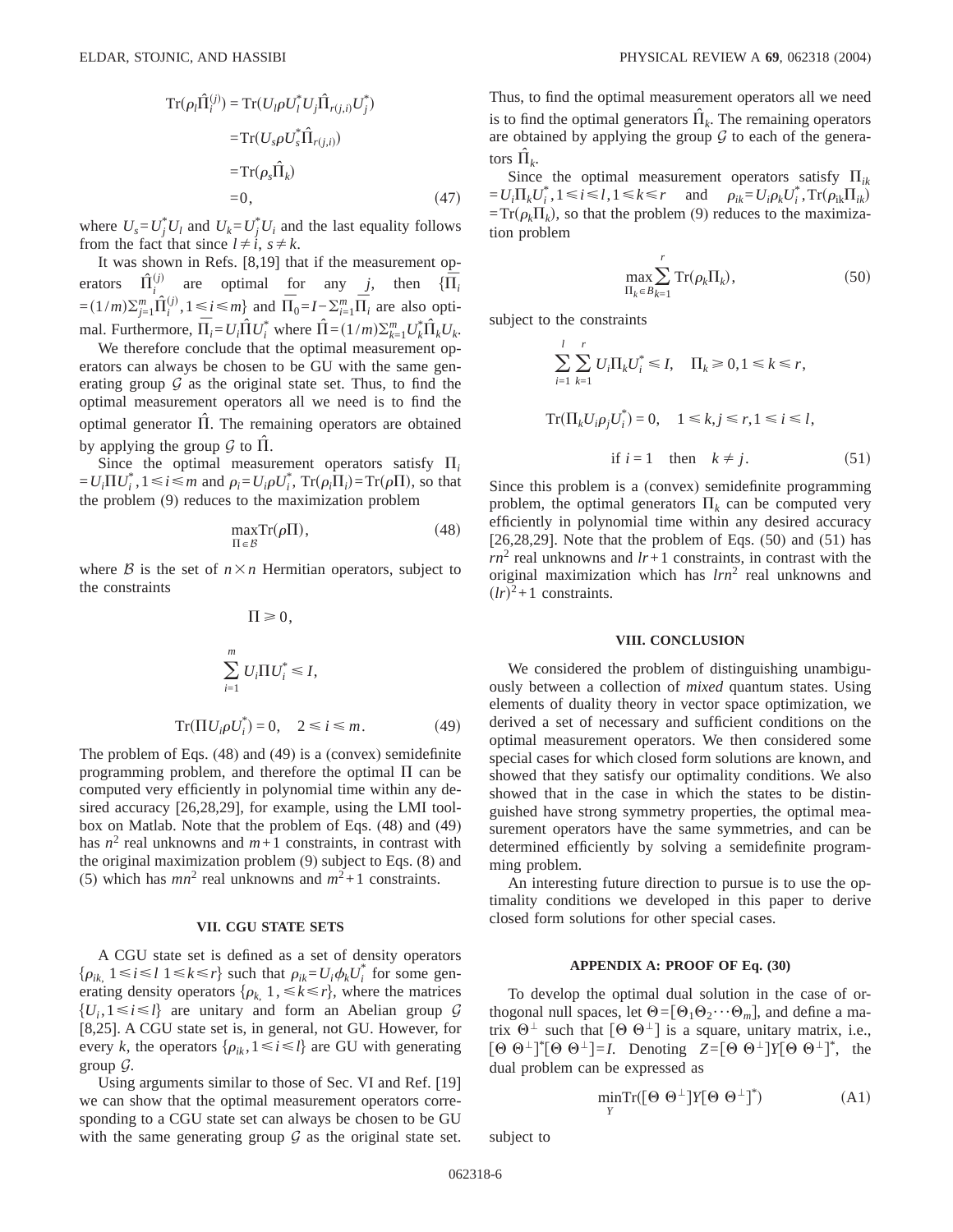$$
\Theta_i^* [\Theta \Theta^{\perp}] Y [\Theta \Theta^{\perp}]^* \Theta_i \geq \Theta_i^* p_i \rho_i \Theta_{i,1} \quad 1 \leq i \leq m;
$$

$$
Y \ge 0. \tag{A2}
$$

Using the orthogonality properties of  $\Theta_i$  and  $\Theta^{\perp}$ , the problem of Eqs. (A1) and (A2) is equivalent to

$$
\min_{Y} \operatorname{Tr}(Y) \tag{A3}
$$

subject to

$$
Y_i \ge \Theta_i^* p_i \rho_i \Theta_i, \quad 1 \le i \le m;
$$
  

$$
Y \ge 0,
$$
 (A4)

where

$$
Y = \begin{bmatrix} Y_1 & & & & \\ & Y_2 & & & \\ & & \ddots & & \\ & & & Y_m & \\ & & & & 0 \end{bmatrix} .
$$
 (A5)

Since  $Tr(Y) = \sum_{i=1}^{m} Tr(Y_i)$ , a solution to Eq. (A3) subject to Eq.  $(A4)$  is

$$
\hat{Y} = \begin{bmatrix} \hat{Y}_1 & & & \\ & \hat{Y}_2 & & \\ & & \ddots & \\ & & & \hat{Y}_m & \\ & & & & 0 \end{bmatrix},\tag{A6}
$$

where

$$
\hat{Y} = \Theta_i^* p_i \rho_i \Theta_i, \quad 1 \le i \le m. \tag{A7}
$$

Then,

$$
\hat{Z} = [\Theta \ \Theta^{\perp}]\hat{Y}[\Theta \ \Theta^{\perp}]^* = \sum_{i=1}^m p_i P_i \rho_i P_i, \tag{A8}
$$

as in Eq. (30).

### **APPENDIX B: PROOF OF Eq. (31)**

To develop the optimal dual solution  $\hat{Z}$  for onedimensional null spaces, we note that  $\hat{Z}$  lies in the space spanned by  $\Theta_1$  and  $\Theta_2$ . Denoting by  $\Theta$  a matrix whose columns represent an orthonormal basis for this space,  $\hat{Z}$  can be written as  $\hat{Z} = \Theta \hat{Y} \Theta^*$ , where the 2 × 2 matrix  $\hat{Y}$  is the solution to

$$
\min_{Y} \operatorname{Tr}(Y) \tag{B1}
$$

subject to

$$
\Phi_1^* Y \Phi_1 \ge d_1,\tag{B2}
$$

$$
\Phi_2^* Y \Phi_2 \ge d_2,\tag{B3}
$$

$$
Y \geq 0. \tag{B4}
$$

Here  $\Phi_i = \Theta^* \Theta_i$  and  $d_i = p_i \Theta_i^* \rho_i \Theta_i$  for  $1 \le i \le 2$ .

To develop a solution to Eq. (B1) subject to Eqs. (B2)–(B4), we form the Lagrangian

$$
\mathcal{L} = \operatorname{Tr}(Y) - \sum_{i=1}^{2} \gamma_i (\Phi_i^* Y \Phi_i - d_i) - \operatorname{Tr}(XY), \tag{B5}
$$

where from the Karush-Kuhn-Tucker conditions [32] we must have that  $\gamma_i \geq 0, X \geq 0$ , and

$$
\gamma_i(\Phi_i^* Y \Phi_i - d_i) = 0, \quad i = 1, 2,
$$
\n(B6)

$$
Tr(XY) = 0.
$$
 (B7)

Differentiating  $\mathcal L$  with respect to  $Y$  and equating to zero,

$$
I - \sum_{i=1}^{2} \gamma_i \Phi_i \Phi_i^* - X = 0.
$$
 (B8)

If *X*=0, then we must have that  $I = \sum_{i=1}^{2} \gamma_i \Phi_i \Phi_i^*$ , which is possible only if  $\Phi_1$  and  $\Phi_2$  are orthogonal. Therefore, *X*  $\neq$  0, which implies from Eq. (B7) that Eq. (B4) is active. Now, suppose that only Eq. (B4) is active. In this case our problem reduces to minimizing  $Tr(y^*y)$  whose optimal solution is  $y=0$ , which does not satisfy Eqs. (B2) and (B3).

We conclude that at the optimal solution  $(B4)$  at least one of the constraints (B2) and (B3) is active. Thus, to determine the optimal solution we need to determine the solutions under each of the three possibilities: only Eq. (B2) is active, only Eq. (B3) is active, both Eqs. (B2) and (B3) are active, and then choose the solution with the smallest objective.

Consider first the case in which Eqs. (B2) and (B4) are active. In this case,  $\hat{Y} = \hat{y}\hat{y}^*$  for some vector  $\hat{y}$ , and without loss of generality we can assume that

$$
\Phi_1^* \hat{y} = d_1. \tag{B9}
$$

To satisfy Eq. (B9),  $\hat{y}$  must have the form

$$
\hat{y} = \sqrt{d_1} \Phi_1 + \hat{s} \Phi_1^{\perp}, \tag{B10}
$$

where  $\Phi_1^{\perp}$  is a unit norm vector orthogonal to  $\Phi_1$ , so that  $\Phi_1^* \Phi_1^{\perp} = 0$ , and *s*̂ is chosen to minimize Tr( $\hat{Y}$ ). Since

$$
Tr(\hat{Y}) = \hat{y}^* \hat{y} = d_1 + |\hat{s}|^2,
$$
 (B11)

 $\hat{s}$ =0. Thus,  $\hat{Y}$  =  $d_1\Phi_1\Phi_1^*$ , and Tr( $\hat{Y}$ ) =  $d_1$ . This solution is valid only if Eq. (B3) is satisfied, i.e., only if

$$
\Phi_2^* \hat{Y} \Phi_2 = d_1 |f|^2 \ge d_2. \tag{B12}
$$

Here we used the fact that

$$
\Phi_2^* \Phi_1 = \Theta_2^* \Theta \Theta^* \Theta_1 = \Theta_2^* \Theta_1 = f, \tag{B13}
$$

since  $\Theta\Theta^*$  is an orthogonal projection onto the space spanned by  $\Theta_1$  and  $\Theta_2$ .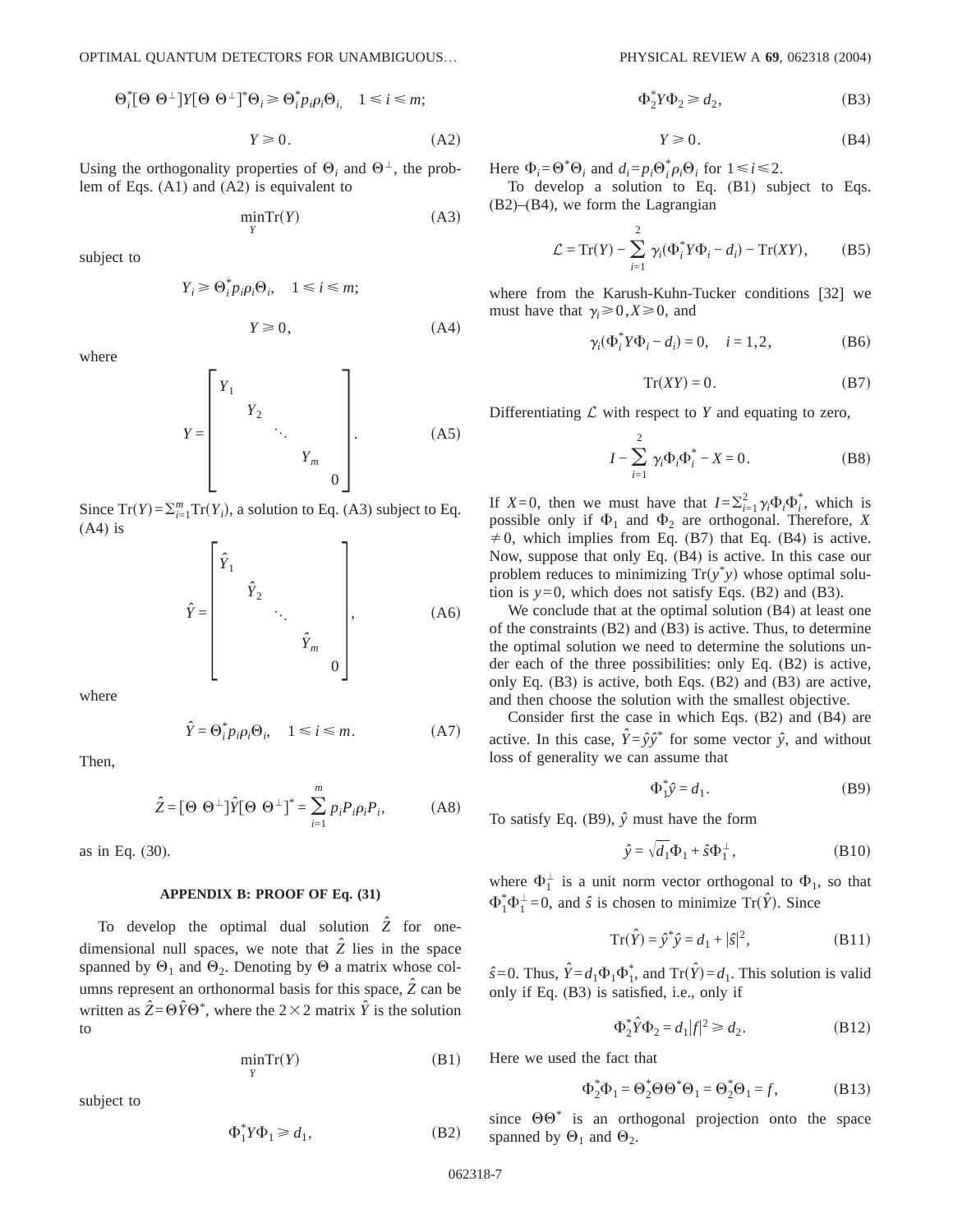Next, suppose that Eqs.  $(B3)$  and  $(B4)$  are active. In this case,  $\hat{Y} = \hat{y}\hat{y}^*$  where without loss of generality we can choose  $\hat{y}$  such that

$$
\Phi_2^* \hat{y} = d_2 \tag{B14}
$$

and

$$
\hat{y} = \sqrt{d_2} \Phi_2 + \hat{s} \Phi_2^{\perp}, \qquad (B15)
$$

where  $\Phi_2^{\perp}$  is a unit norm vector orthogonal to  $\Phi_2$ , and  $\hat{s}$  is chosen to minimize Tr( $\hat{Y}$ ). Since Tr( $\hat{Y}$ )= $d_2 + |\hat{s}|^2$ ,  $\hat{s} = 0$ , and  $Tr(\hat{Y}) = d_2$ . This solution is valid only if Eq. (B2) is satisfied, *i.e.*,

$$
\Phi_1^* Y \Phi_1 = d_2 |f|^2 \ge d_1. \tag{B16}
$$

Finally, consider the case in which Eqs.  $(B2)$ – $(B4)$  are active. In this case, we can assume without loss of generality that  $\Phi_2^*\hat{y} = \sqrt{d_2}$ . Then,

$$
\hat{y} = \sqrt{d_2} \Phi_2 + \hat{s} \Phi_2^{\perp}, \qquad (B17)
$$

where  $\hat{s}$  is chosen such that

$$
\Phi_1^* \hat{Y} \Phi_1 = d_1 \tag{B18}
$$

and  $Tr(\hat{Y}) = \hat{y}^* \hat{y}$  is minimized. Now, for  $\hat{y}$  given by Eq. (B17),

$$
\hat{Y} = d_2 \Phi_2 \Phi_2^* + |\hat{s}|^2 \Phi_2^{\perp} \Phi_2^{\perp *} + \hat{s} \sqrt{d_2} \Phi_2^{\perp} \Phi_2^* + \hat{s}^* \sqrt{d_2} \Phi_2 \Phi_2^{\perp *} ,
$$
\n(B19)

so that

$$
\Phi_1^* \hat{Y} \Phi_1 = d_2 |f|^2 + |\hat{s}|^2 |e|^2 + \sqrt{d_2} \hat{s} e^* f + \sqrt{d_2} \hat{s}^* f^* e
$$
  
=  $|\sqrt{d_2} f + \hat{s}^* e|^2$ , (B20)

where we defined  $\Theta_2^{\perp} = \Theta \Psi_2^{\perp}$ , and *e* and *f* are given by Eq. (32). Therefore, to satisfy Eq. (B18),  $\hat{s}$  must be of the form

$$
\hat{s} = \frac{1}{e^*} (e^{j\varphi} \sqrt{d_1} - f^* \sqrt{d_2})
$$
\n(B21)

for some  $\varphi$ . The problem of Eq. (B1) then becomes

$$
\min_{\varphi} \frac{1}{|e|^2} |e^{j\varphi} \sqrt{d_1} - f^* \sqrt{d_2}|^2, \tag{B22}
$$

which is equivalent to

$$
\max_{\varphi} \text{Re}\{e^{j\varphi}f\}.\tag{B23}
$$

Since

$$
\text{Re}\left\{e^{j\varphi}f\right\} \leq |e^{j\varphi}f| = |f|,\tag{B24}
$$

the optimal choice of  $\varphi$  is  $e^{j\varphi} = f^* / |f|$ , and

$$
\hat{s} = \frac{f^* \sqrt{d_2}}{e^*} \left( \frac{\sqrt{d_1}}{\sqrt{d_2} |f|} - 1 \right). \tag{B25}
$$

For this choice of  $\hat{s}$ ,

$$
\operatorname{Tr}(\hat{Y}) = d_2 + |\hat{s}|^2 = d_2 \left[ 1 + \frac{|f|^2}{|e|^2} \left( \frac{\sqrt{d_1}}{\sqrt{d_2}|f|} - 1 \right)^2 \right] \triangleq \alpha.
$$
\n(B26)

Clearly,  $\alpha \ge d_2$ . Therefore, to complete the proof of Eq. (31) we need to show that  $\alpha \ge d_1$ . Now,

$$
|e|^2(\alpha - d_1) = |e|^2(d_2 - d_1) + |f|^2 \left(\frac{\sqrt{d_1}}{|f|} - \sqrt{d_2}\right)^2
$$
  
=  $(1 - |e|^2)d_1 + (|e|^2 + |f|^2)d_2 - 2\sqrt{d_1}\sqrt{d_2}|f|$   
=  $(|f|\sqrt{d_1} - \sqrt{d_2})^2 \ge 0$ , (B27)

where we used the fact that

$$
|e|^2 + |f|^2 = \Theta_1^* \Theta_2 \Theta_2^* \Theta_1 + \Theta_1^* \Theta_2^{\perp} (\Theta_2^{\perp})^* \Theta_1 = \Theta_1^* \Theta_1 = 1,
$$
\n(B28)

since  $\Theta_2 \Theta_2^* + \Theta_2^{\perp} (\Theta_2^{\perp})^*$  is an orthogonal projection onto the space spanned by  $\Theta_1$  and  $\Theta_2$ .

- [1] A. S. Holevo, J. Multivariate Anal. 3, 337 (1973).
- [2] C. W. Helstrom, Quantum Detection and Estimation Theory (Academic, New York, 1976).
- [3] Y. C. Eldar, A. Megretski, and G. C. Verghese, IEEE Trans. Inf. Theory 49, 1012 (2003).
- [4] M. Charbit, C. Bendjaballah, and C. W. Helstrom, IEEE Trans. Inf. Theory 35, 1131 (1989).
- [5] M. Osaki, M. Ban, and O. Hirota, Phys. Rev. A 54, 1691  $(1996).$
- [6] M. Ban, K. Kurokawa, R. Momose, and O. Hirota, Int. J. Theor. Phys. 36, 1269 (1997).
- [7] Y. C. Eldar and C. D. Forney, Jr., IEEE Trans. Inf. Theory 47, 858 (2001).
- [8] Y. C. Eldar, A. Megretski, and G. C. Verghese, e-print quantph/0211111.
- [9] Y. C. Eldar, Phys. Rev. A 68, 052303 (2003).
- [10] H. P. Yuen, R. S. Kennedy, and M. Lax, IEEE Trans. Inf. Theory IT-21, 125 (1975).
- [11] I. D. Ivanovic, Phys. Lett. A 123, 257 (1987).
- [12] D. Dieks, Phys. Lett. A 126, 303 (1988).
- [13] A. Peres, Phys. Lett. A 128, 19 (1988).
- [14] G. Jaeger and A. Shimony, Phys. Lett. A 197, 83 (1995).
- [15] A. Peres and D. R. Terno, J. Phys. A 31, 7105 (1998).
- [16] A. Chefles, Phys. Lett. A 239, 339 (1998).
- [17] A. Chefles and S. M. Barnett, Phys. Lett. A 250, 223 (1998).
- [18] Y. C. Eldar, IEEE Trans. Inf. Theory 49, 446 (2003).
- [19] Y. C. Eldar, Phys. Rev. A 67, 042309 (2003).
- [20] C. W. Zhang, C. F. Li, and G. C. Quo, Phys. Lett. A 261, 25  $(1999).$
- [21] J. Fiurášek and M. Ježek, Phys. Rev. A 67, 012321 (2003).
- [22] T. Rudolph, R. W. Spekkens, and P. S. Turner, Phys. Rev. A 68, 010301 (2003).